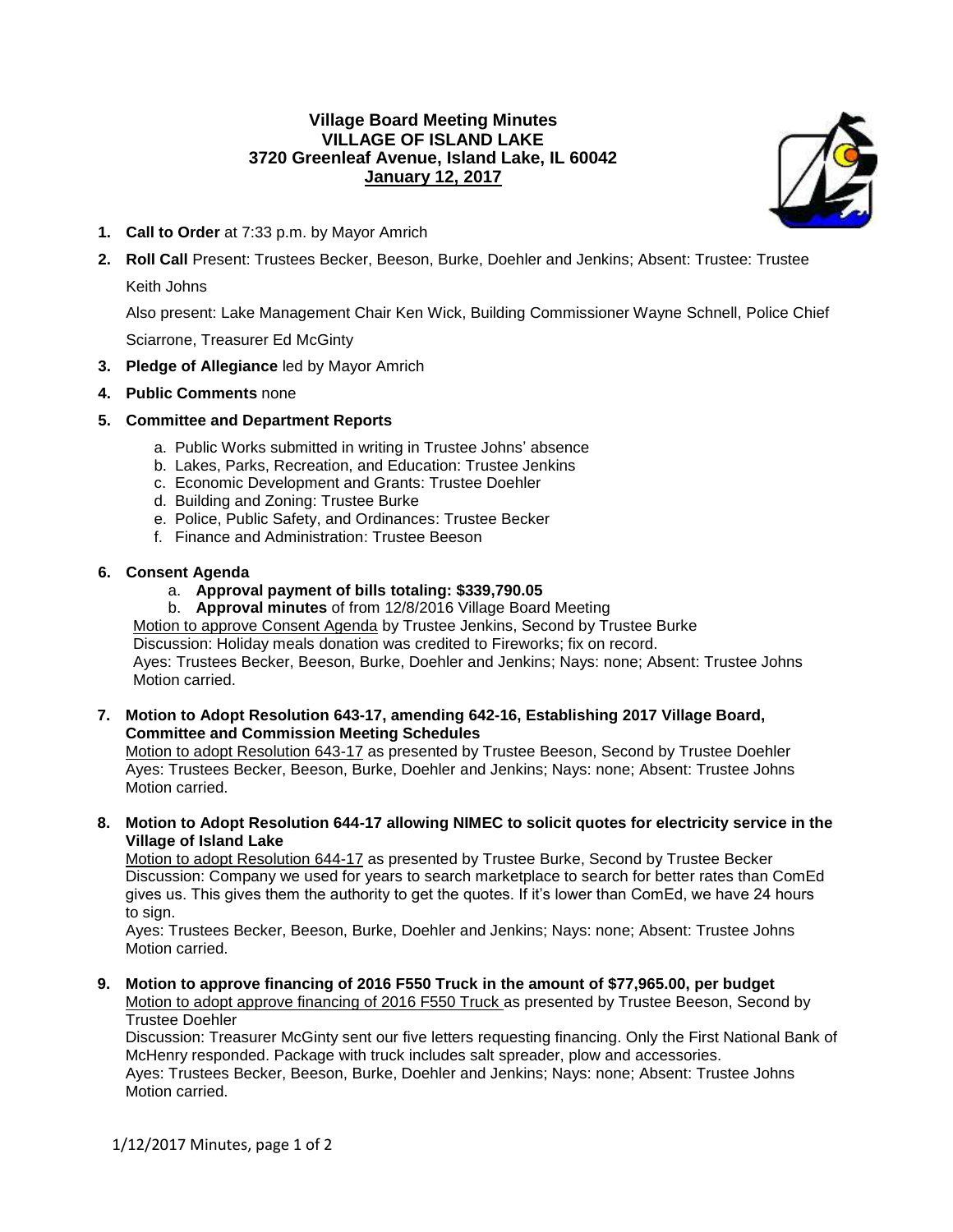**10. Motion to Adopt Ordinance # 1551-17 rezoning the property at 128 East State Road from B-1 to B-2 with a Special Use for outside storage under specific conditions outlined in the ordinance** Discussion: Property has always been used for automotive repair. This rezoning and special use makes zoning consistent with use. The five conditions apply to the property, not just with the current owner. Motion to adopt Ordinance # 1551-17 with deletion of information about contract buyer by Trustee Burke, Second by Trustee Jenkins

Ayes: Trustees Becker, Beeson, Burke, Doehler and Jenkins; Nays: none; Absent: Trustee Johns Motion carried.

**11. Motion to authorize Mayor Amrich to sign contract with Variety Entertainment in the amount of \$350 for DJ services at the Annual Dinner Dance fundraiser**

Motion to authorize Mayor Amrich to sign Variety Entertainment Contract as presented by Trustee Jenkins, Second by Trustee Beeson

Ayes: Trustees Becker, Beeson, Burke, Doehler and Jenkins; Nays: none; Absent: Trustee Johns Motion carried.

**12. Motion to approve payment to Peter Baker and Sons in the amount of \$221,564.18 for completion work as follows:** Burnett Road resurfacing for water main replacement project (\$52,002.89); 2016 MFT Road Maintenance Program Part B (\$87,944.50); and 2016 MFT/CDBG Road Maintenance Program (\$81,616.79) **and to Rooney Consultants, Inc. in the amount of \$10,215.00 for engineering on the 2016 MFT Road Maintenance Program.** Motion to approve Peter Baker and Sons and Rooney Consultants, Inc. payments as presented by Trustee Jenkins, Second by Trustee Doehler

Ayes: Trustees Becker, Beeson, Burke, Doehler and Jenkins; Nays: none; Absent: Trustee Johns Motion carried.

**13. Discussion of possibility of public pier at Dorothy Beach**

Ken Wick: Neighbors to the beach were contacted about the possibility. More discussions will follow. Mayor Amrich: Send it back to Lake Management for further discussion internally and with neighbors, then come back with recommendation. Ken Wick will contact the Village Clerk when it will be an agenda item for the Village Board. Public and trustee commented on proximity of boats to the swimming area, length.

- **14. Discussion of street lighting at frontage road entrance access** to Walgreens, McDonalds, Auto Zone and other businesses off River Road east of Burnett Road: Lack of lighting poses a danger to pedestrians and cyclists at night. It is a county road. Mayor will look into the matter and will talk to McDonald's about the lighted sign they had. If a street light is put up, the Village pays the electric bill for it. Reflective striping is another possibility.
- **15. Discussion of disposal of excess office furniture from Motorola donations:** Correction: Zurich American Insurance donated the furniture (from the Motorola building). Wauconda Fire Department and Holiday Hills are interested in some of it. Brian Bartnick will reach out to other entities who have helped us to sees if they would like us to donate some of it to them.
- **16. Mayor Comments** included: The Route 176 and Roberts Road turn lane that State of Illinois will put in is slated for 2018. We will have to have engineering in Water Department budget, as water main will be needed. Engineer Steve Verseman will be preparing information. Future water storage will be needed in 2020; it's time to start thinking about a tower and an additional well. The Rockford Group is trying to get people interested in commercial development of a 12-acre property in the Village.
- **17. Trustee and Staff Comments** included: Trustee Beeson: Candlelight Bowl Fundraiser on January 29, 2017; 3-D Bowl is donating use of the lanes and 1 drink ticket; last year's even raised over \$4,000 for Special Events. Trustee Burke: 28 holiday meals and 27 sets of gifts were delivered—the most ever. Lions and Chamber donated to the program. Trustee Becker: \$18,000 was paid to Diamond & LeSueur; we took in \$12,000 from McHenry County and paid \$18,000. Mayor: DUIs are costing more to prosecute. Suggestion to move back some service—for example, parking calls—to Island Lake saved